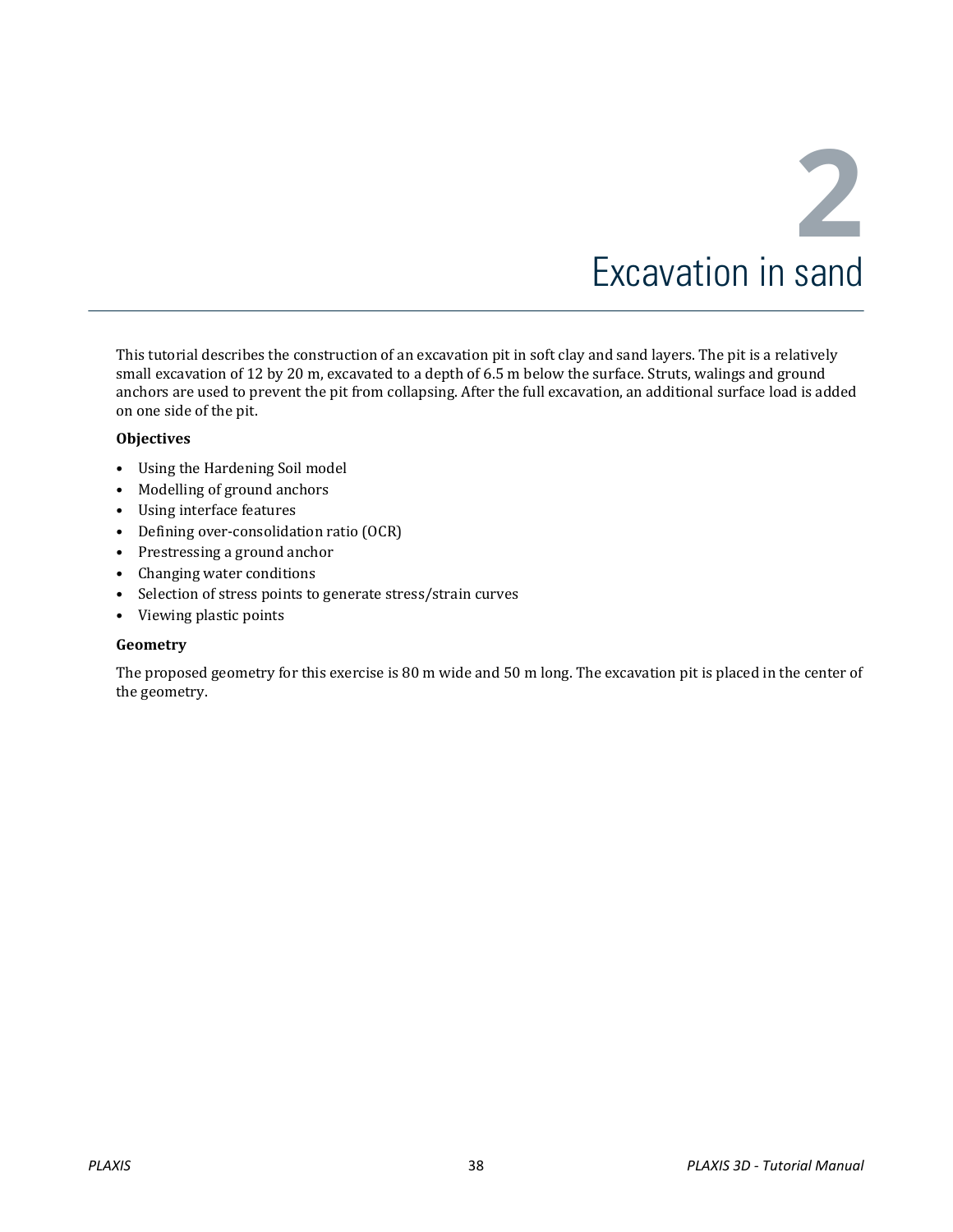

*Figure 22: Top view of the excavation pit*

The figure below shows a cross section of the excavation pit with the soil layers. The clay layer is considered to be impermeable.



*Figure 23: Cross section of the excavation pit with the soil layers*

# 2.1 Create a new project

To create the geometry model, follow these steps:

- **1.** Start a new project.
- **2.** Enter an appropriate title for the project.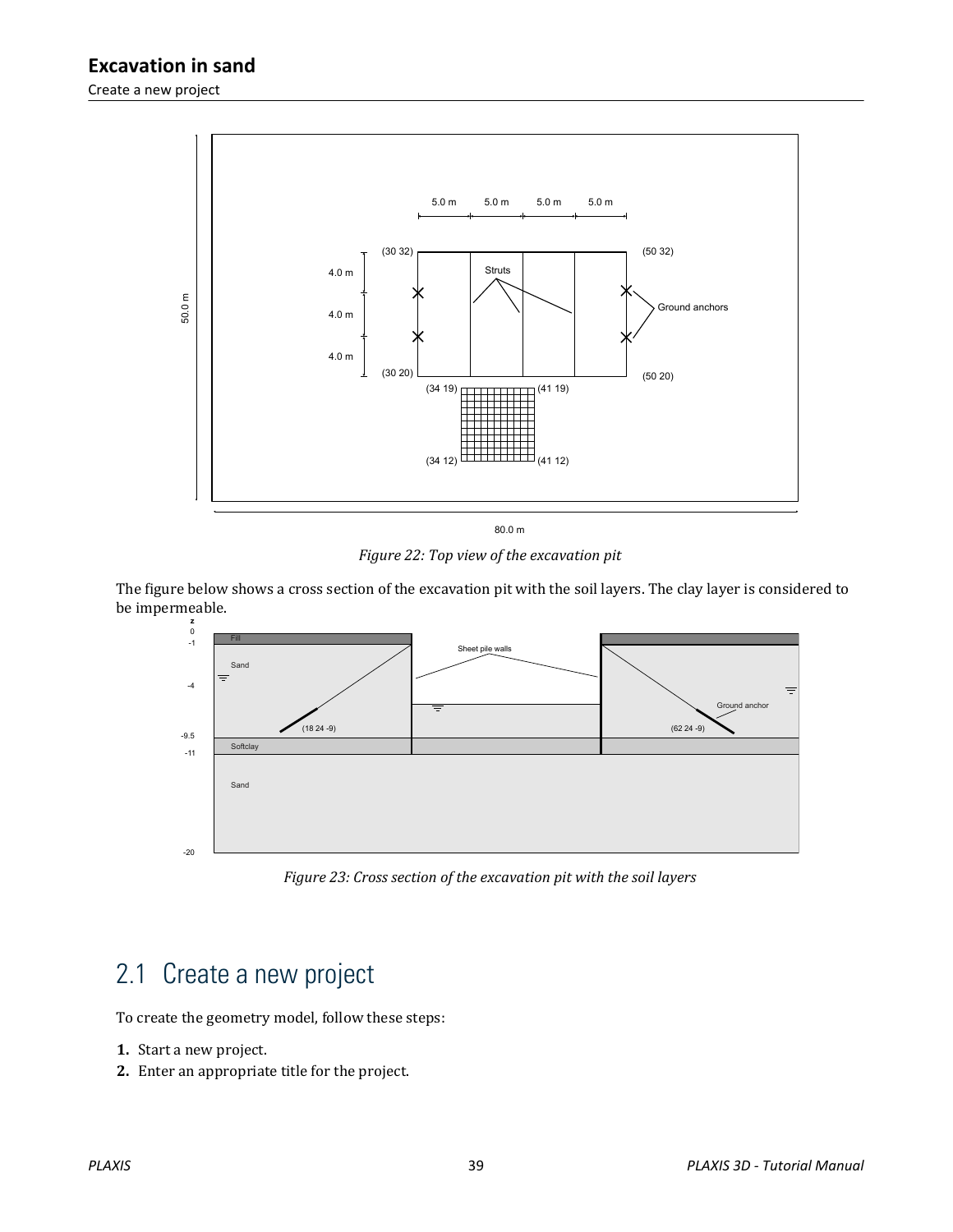Define the soil stratigraphy

- **3.** Define the limits for the soil contour as
	- **a.**  $x_{\text{min}} = 0.0$  and  $x_{\text{max}} = 80.0$ , **b.**  $y_{\text{min}} = 0.0$  and  $y_{\text{max}} = 50.0$ .

# 2.2 Define the soil stratigraphy

In order to define the soil layers, a borehole needs to be added and material properties must be assigned. As all soil layers are horizontal, only a single borehole is needed.

- **1.** Click the **Create borehole** button  $\mathbf{H}$  and create a borehole at (0 0 0). The **Modify soil layers** window pops up.
- **2.** Add 4 layers with bottom levels at -1, -9.5, -11, -20.
- **3.** Set the *Head* in the borehole column to -4 m.

# 2.3 Create and assign the material data sets

A number of materials need to be defined for the different soil layers. The material properties are shown in the table belowLinear Elastic model.

|  |  |  | Table 5: Material properties for the soil layers |  |  |
|--|--|--|--------------------------------------------------|--|--|
|--|--|--|--------------------------------------------------|--|--|

| <b>Parameter</b>                                  | <b>Name</b>                       | <b>Fill</b>        | <b>Sand</b>        | <b>Soft Clay</b>   | <b>Unit</b>       |
|---------------------------------------------------|-----------------------------------|--------------------|--------------------|--------------------|-------------------|
| General                                           |                                   |                    |                    |                    |                   |
| Material model                                    | Model                             | Hardening<br>Soil  | Hardening<br>Soil  | Hardening<br>Soil  |                   |
| Drainage type                                     | Type                              | Drained            | Drained            | <b>Undrained A</b> |                   |
| Unit weight above phreatic level                  | Yunsat                            | 16.0               | 17.0               | 16.0               | kN/m <sup>3</sup> |
| Unit weight below phreatic level                  | $\gamma_{\text sat}$              | 20.0               | 20.0               | 17.0               | kN/m <sup>3</sup> |
| <b>Parameters</b>                                 |                                   |                    |                    |                    |                   |
| Secant stiffness for CD triaxial test             | $E_{50}$ ref                      | $2.2 \cdot 10^{4}$ | $4.3 \cdot 10^{4}$ | $2.0 \cdot 10^{3}$ | kN/m <sup>2</sup> |
| Tangent oedometer stiffness                       | $E_{\textit{oed}}^{\textit{ref}}$ | $2.2 \cdot 10^{4}$ | $2.2 \cdot 10^{4}$ | $2.0 \cdot 10^{3}$ | kN/m <sup>2</sup> |
| Unloading/reloading stiffness                     | $E_{ur}$ <sup>ref</sup>           | $6.6 \cdot 10^{4}$ | $1.29 \cdot 10^5$  | $1.0 \cdot 10^{4}$ | kN/m <sup>2</sup> |
| Power for stress level dependency of<br>stiffness | $\mathfrak{m}$                    | 0.5                | 0.5                | 1.0                |                   |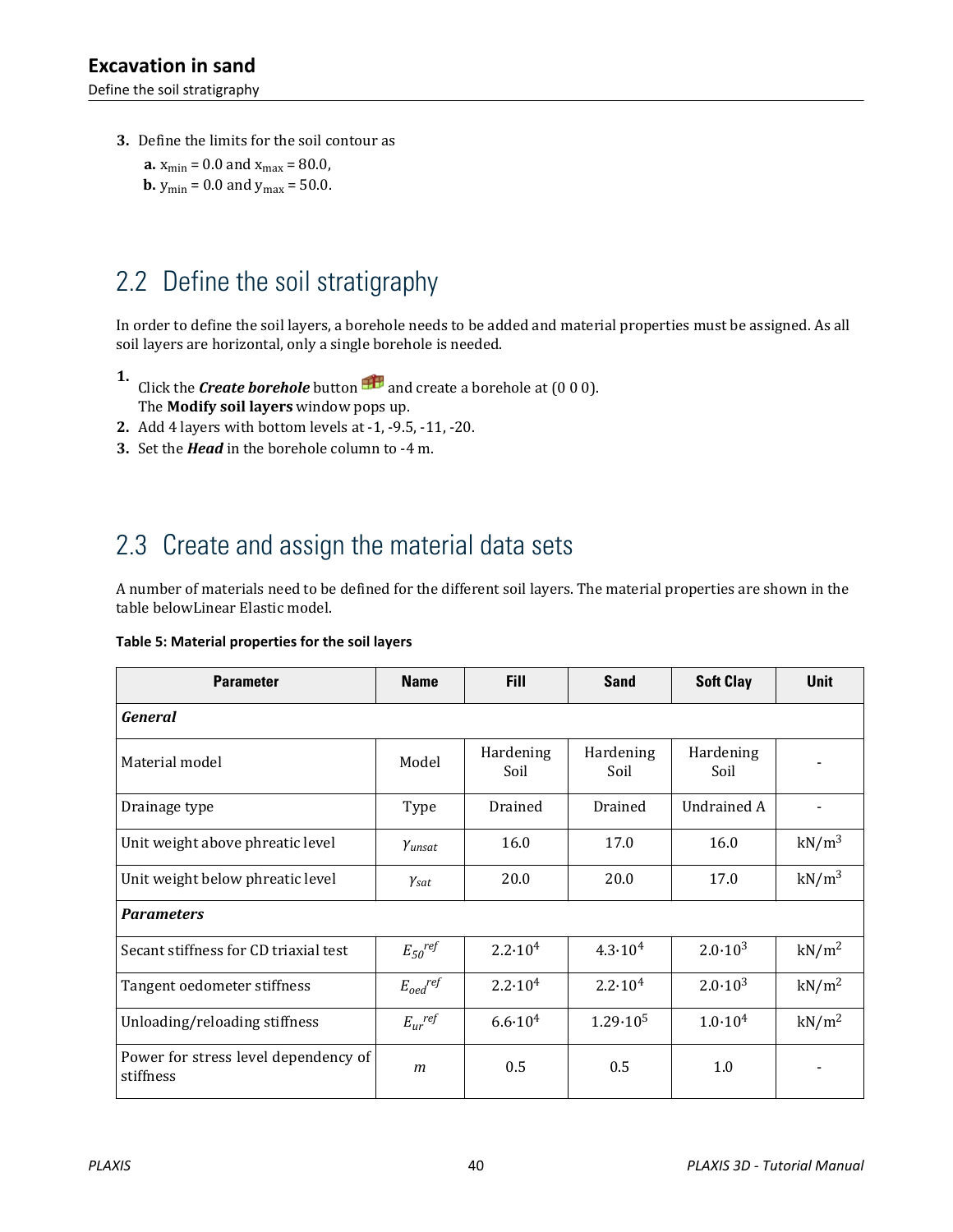Create and assign the material data sets

| <b>Parameter</b>                   | <b>Name</b>              | <b>Fill</b>  | <b>Sand</b>  | <b>Soft Clay</b> | <b>Unit</b>       |  |
|------------------------------------|--------------------------|--------------|--------------|------------------|-------------------|--|
| Cohesion                           | $c'_{ref}$               | $\mathbf{1}$ | $\mathbf{1}$ | 5                | kN/m <sup>2</sup> |  |
| Friction angle                     | $\varphi'$               | 30.0         | 34.0         | 25               | $\circ$           |  |
| Dilatancy angle                    | $\psi$                   | 0.0          | 4.0          | 0.0              | $\circ$           |  |
| Poisson's ratio                    | $v'_{ur}$                | 0.2          | 0.2          | 0.2              |                   |  |
| <b>Drainage type</b>               |                          |              |              |                  |                   |  |
| Interface strength                 | $\blacksquare$           | Manual       | Manual       | Manual           |                   |  |
| Interface reduction factor         | $R_{inter}$              | 0.65         | 0.7          | 0.5              | $\blacksquare$    |  |
| <b>Initial</b>                     |                          |              |              |                  |                   |  |
| $K_0$ determination                | $\overline{\phantom{a}}$ | Automatic    | Automatic    | Automatic        |                   |  |
| Lateral earth pressure coefficient | $K_0$                    | 0.5000       | 0.4408       | 0.7411           |                   |  |
| Over-consolidation ratio           | <b>OCR</b>               | $1.0\,$      | $1.0\,$      | 1.5              |                   |  |
| Pre-overburden pressure            | POP                      | 0.0          | 0.0          | 0.0              |                   |  |

**1.** Click the *Materials* button  $\mathbf{F}$  in the side toolbar. The **Material sets** window pops up.

- **2.** Create a new data set under *Soil and interfaces* set type.
- **3.** Identify the new data set as Fill.
- **4.** From the *Material model* drop-down menu, select Hardening Soil model. In contrast with the Mohr-Coulomb model, the Hardening Soil model takes into account the difference in stiffness between virgin-loading and unloading-reloading. For a detailed description of the Hardening Soil model, see the Material Models Manual.
- **5.** Define the saturated and unsaturated unit weights according to Table 5 (on page 40).
- **6.** In the **Parameters** tabsheet, enter values for  $E_{50}^{ref}$ ,  $E_{oed}^{ref}$ ,  $E_{ur}^{ref}$ ,  $m$ ,  $c'_{ref}$ ,  $\varphi'_{ref}$ ,  $\psi$  and  $v'_{ur}$ . Note that Poisson's ratio is an advanced parameter.
- **7.** As no consolidation will be considered in this exercise, the permeability of the soil will not influence the results. Therefore, the default values can be kept in the **Flow parameters** tabsheet.
- **8.** In the **Interfaces** tabsheet, select *Manual* in the *Strength* box and enter a value of 0.65 for the parameter Rinter.

This parameter relates the strength of the interfaces to the strength of the soil, according to the equations:

 $c_i = R_{inter}c_{soil}$  and tan $\varphi_i = R_{inter}tan\varphi_i$  stan $\varphi_{soil}$ 

Hence, using the entered R<sub>inter</sub>-value gives a reduced interface friction and interface cohesion (adhesion) compared to the friction angle and the cohesion in the adjacent soil.

**Note:**

• When the *Rigid* option is selected in the *Strength* drop-down, the interface has the same strength properties as the soil ( $R<sub>inter</sub> = 1.0$ ).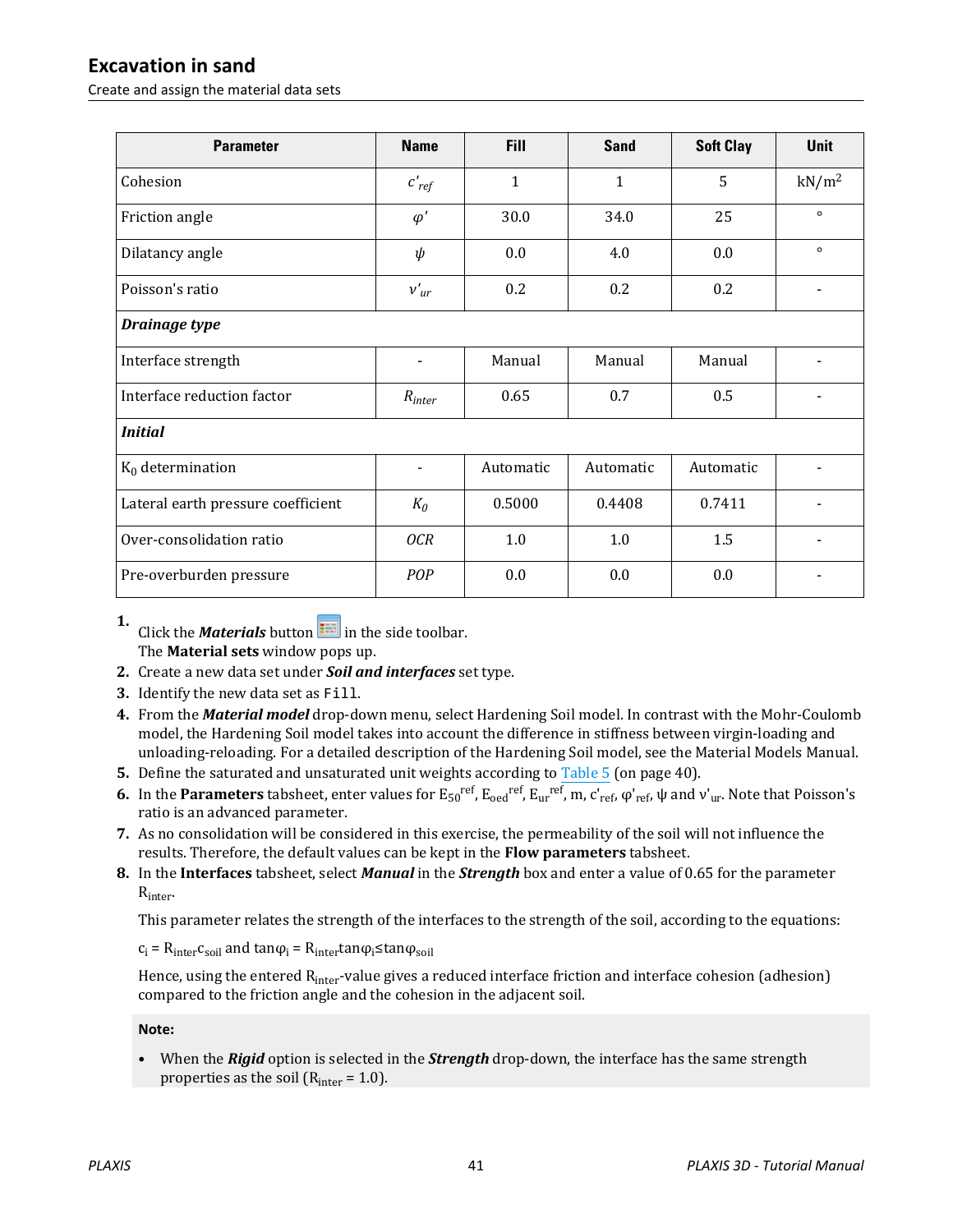Define the structural elements

- Note that a value of  $R<sub>inter</sub> < 1.0$ , reduces the strength as well as the stiffness of the interface (for more information see the Reference Manual).
- **9.** In the **Initial** tabsheet, define the OCR-value according to Table 5 (on page 40).
- **10.** Click *OK* to close the window.
- **11.** After closing the **Material sets** window, click the *OK* button to close the **Modify soil layers** window.
- **12.** In the **Soil** mode right-click the upper soil layer. Select **Set material** > **Fill**.
- **13.** In the same way assign the *Soft Clay* material to the soil layer between y = -9.5 m and y = -11.0 m.
- **14.** Assign the *Sand* material to the remaining two soil layers.

**Note:** The *Tension cut-off* option is activated by default at a value of 0 kN/m<sup>2</sup> . This option is found in the *Advanced* options on the **Parameters** tabsheet of the **Soil** window. Here the *Tension cut-off* value can be changed or the option can be deactivated entirely.

# 2.4 Define the structural elements

The creation of walings and struts, ground anchors, sheet pile walls and surface loads is described below.

#### 2.4.1 Walings and Struts

The material properties for the structural elements are shown in the table below. These are needed for defining the material in a later step.

| <b>Parameter</b>   | <b>Name</b>   | <b>Strut</b>          | <b>Waling</b>         | <b>Unit</b>       |
|--------------------|---------------|-----------------------|-----------------------|-------------------|
| Material type      | Type          | Elastic               | Elastic               |                   |
| Young's modulus    | Е             | $2.1 \cdot 10^8$      | $2.1 \cdot 10^8$      | kN/m <sup>2</sup> |
| Unit weight        | $\mathcal{U}$ | 78.5                  | 78.5                  | kN/m <sup>3</sup> |
| Cross section area | A             | 0.007367              | 0.008682              | m <sup>2</sup>    |
| Moment of Inertia  | $I_2$         | $5.073 \cdot 10^{-5}$ | $3.66 \cdot 10^{-4}$  | m <sup>4</sup>    |
|                    | $I_3$         | $5.073 \cdot 10^{-5}$ | $1.045 \cdot 10^{-4}$ | m <sup>4</sup>    |

#### **Table 6: Material properties of waling and strut**

**1.** Click the *Structures* tab to proceed with the input of structural elements in the **Structures** mode.

**2.**  $\leftrightarrow$  Create a surface between (30 20 0), (30 32 0), (50 32 0) and (50 20 0).

**3. Extrude the surface to**  $z = -1$ **,**  $z = -6.5$  **and**  $z = -11$ **.**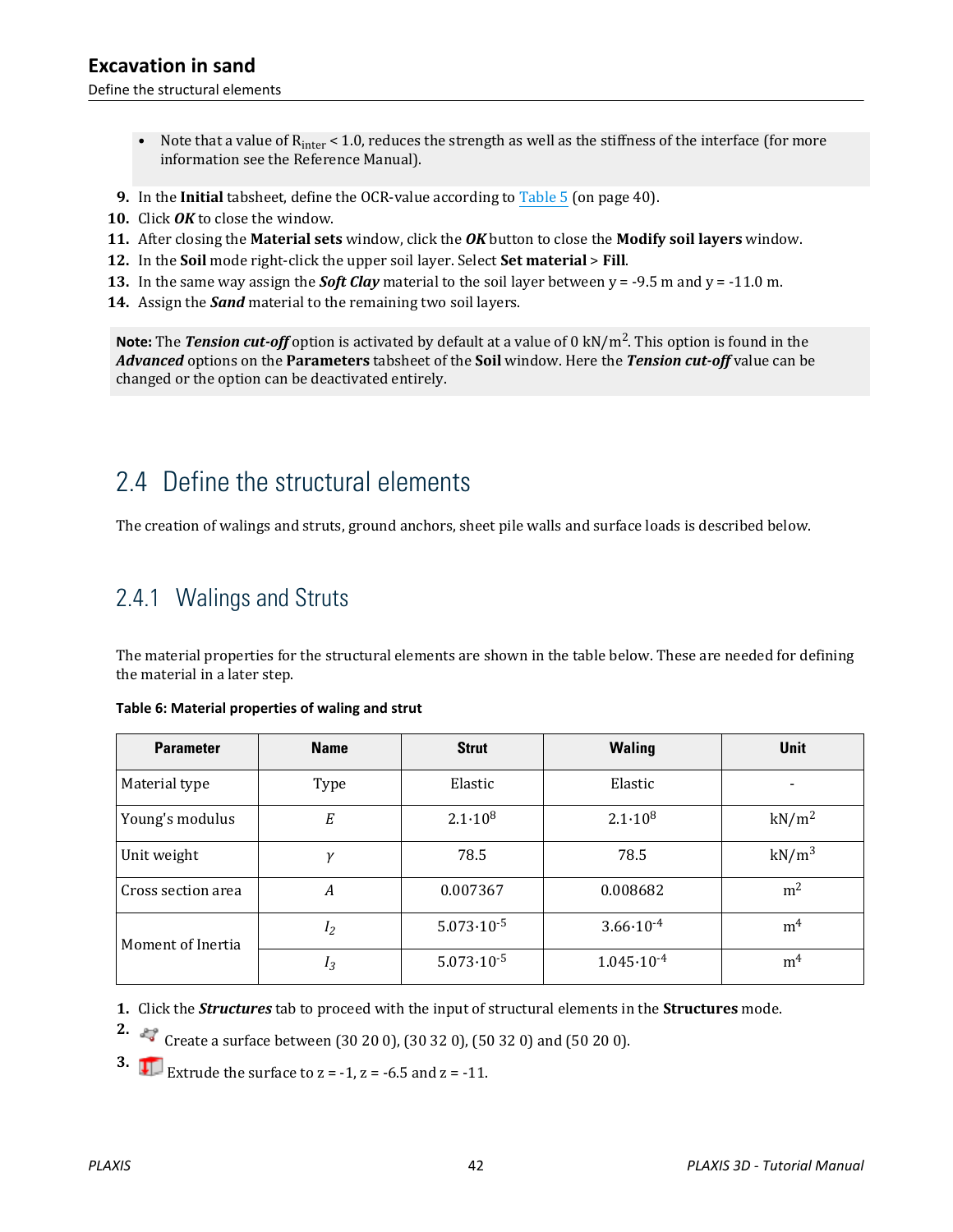Define the structural elements

- **4.** Right-click on the deepest created volume (between z = 0 and z = -11) and select *Decompose into surfaces*.
- **5.** Delete the top surfaces (2 surfaces). An extra surface is created as the volume is decomposed.
- **6.** Hide the excavation volumes (do not delete).

The eye button in the *Model explorer* and the *Selection explorer* trees can be used to hide parts of the model and simplify the view. A hidden project entity is indicated by a closed eye.

- **7.** Click the *Create structure* button .
- **8.**  $\sqrt{\frac{3}{5}}$  Create beams (walings) around the excavation circumference at level z=-1m. Press <**Shift>** and keep it pressed while moving the mouse cursor in the -z-direction. Stop moving the mouse as the z-coordinate of the mouse cursor is -1 in the cursor position indicator. Note that as you release **<Shift>**, the z-coordinate of the cursor location does not change. This is an indication that you can draw only on the xy-plane located at  $z = -1$ .
- **9.** Click on (30 20 -1), (30 32 -1), (50 32 -1), (50 20 -1), (30 20 -1) to draw the walings. Click on the right mouse button to stop drawing walings.
- 10. 《 Create a beam (strut) between (35 20 -1) and (35 32 -1). Press **<Esc>** to end defining the strut.

**11.** Create data sets for the walings and struts according to Table 6 (on page 42) and assign the materials accordingly.

**12.**  $\frac{1}{2}$   $\frac{1}{2}$  Copy the strut into a total of three struts at x = 35 (existing), x = 40, and x = 45.

# 2.4.2 Ground anchors

The material properties for the structural elements are shown in the table below. These are needed for defining the material in a later step.

| <b>Parameter</b> | <b>Name</b> | <b>Node-to-node anchor</b> | Unit |
|------------------|-------------|----------------------------|------|
| Material type    | Type        | Elastic                    | $\,$ |
| Axial stiffness  | EА          | $6.5 \cdot 10^5$           | kN   |

**Table 7: Material properties of the node-to-node anchors**

**Table 8: Material properties of the embedded beams (grout body)**

| <b>Parameter</b>     | <b>Name</b> | <b>Grout</b>          | Unit              |
|----------------------|-------------|-----------------------|-------------------|
| Young's modulus      | Е           | $3.10^{7}$            | kN/m <sup>2</sup> |
| Unit weight          | ν           | 24                    | $kN/m^3$          |
| Beam type            |             | Predefined            | -                 |
| Predefined beam type |             | Massive circular beam |                   |
| Diameter<br>-        |             | 0.14                  | m                 |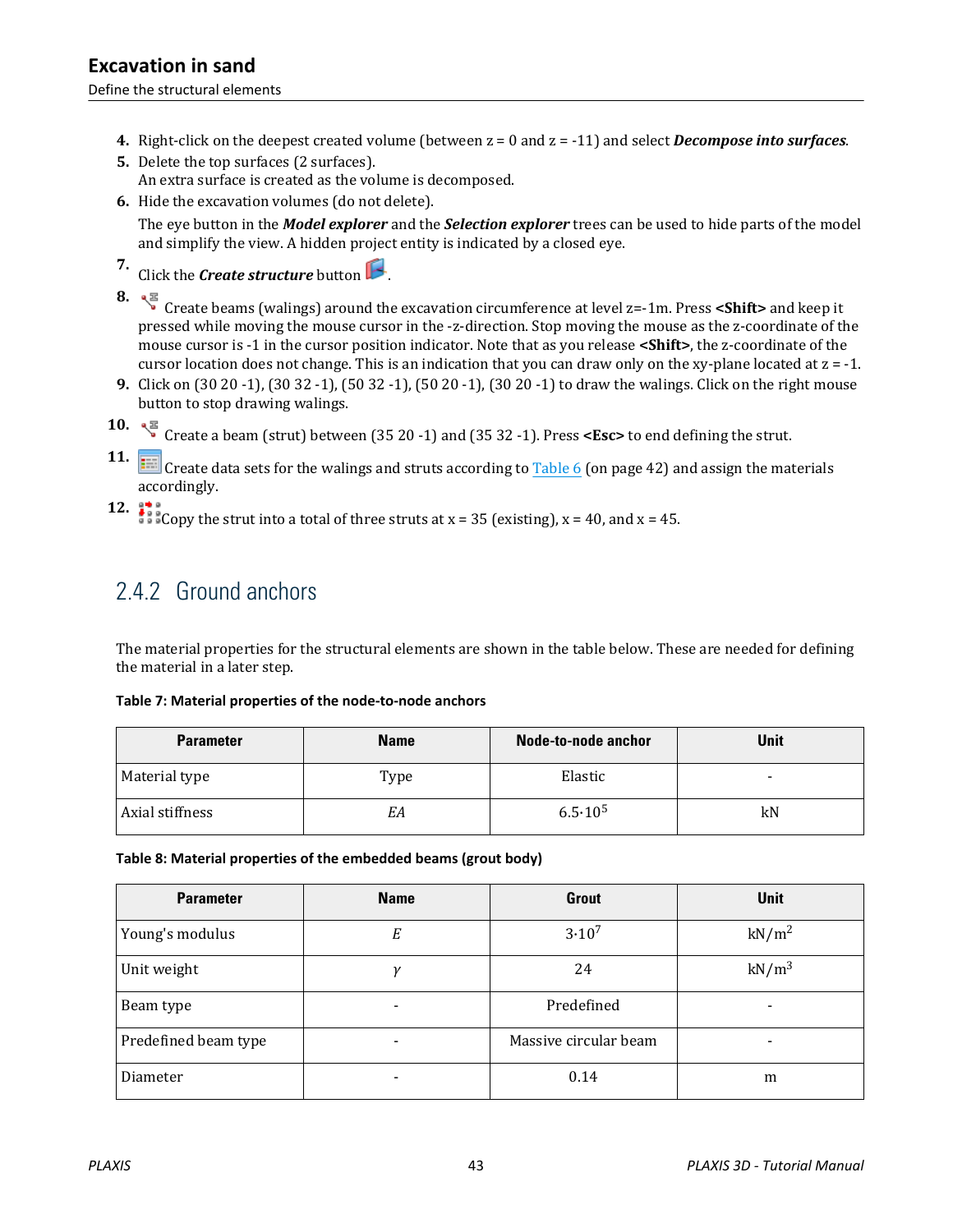Define the structural elements

| <b>Parameter</b>                                         | <b>Name</b>          | <b>Grout</b> | <b>Unit</b> |
|----------------------------------------------------------|----------------------|--------------|-------------|
| Axial skin resistance                                    | Type                 | Linear       |             |
| Skin resistance at the top<br>of the embedded beam       | $T_{skin,start,max}$ | 200          | kN/m        |
| Skin resistance at the<br>bottom of the embedded<br>beam | $T_{skin,end,max}$   | 0.0          | kN/m        |
| Base resistance                                          | $F_{max}$            | 0.0          | kN          |

In PLAXIS 3D ground anchors can be modelled using the Node-to-node anchor and the Embedded beam options as described in the following:

- **1.**  $\sim$  First the ungrouted part of the anchor is created using the Node-to-node anchor feature. Start creating a node-to-node anchor by selecting the corresponding button in the options displayed as you click on the Create structure button.
- **2.** Click on the command line and type 30 24 -1 21 24 -7 . Press **<Enter>** and **<Esc>** to create the ungrouted part of the first ground anchor.
- **3.** Create a node-to-node anchor between the points (50 24 -1) and (59 24 -7).
- **4.** The grouted part of the anchor is created using the Embedded beam option. Create embedded beams between (21 24 -7) and (18 24 -9) and between (59 24 -7) and (62 24 -9). Set the Behaviour to Grout body (for more information see the Reference Manual).
- **5.**

 Create a data set for the embedded beam and a data set for the node-to-node anchor according to Table 7 (on page 43) and Table 8 (on page 43) respectively. Assign the data sets to the node-to-node anchors and to the embedded beams.

**Note:** The colour indicating the material set assigned to the entities in project can be changed by clicking on the Colour box of the selected material set and selecting a colour from the **Colour** part of the window.

- **6.** The remaining grouted anchors will be created by copying the defined grouted anchor. Click on the Select button and click on all the elements composing both of the ground anchors keeping **<Ctrl>** pressed.
- 

**7. 12** Use the Create array function to copy both ground anchors (2 embedded beams + 2 node-to-node anchors) into a total of 4 complete ground anchors located at  $y = 24$  and  $y = 28$  by selection the 1D, in y direction option in the Shape drop-down menu and define the Distance between columns as 4 m.

**8.**

 Multi-select all parts of the ground anchors (8 entities in total). While all parts are selected and **<Ctrl >** is pressed, right-click and select *Group*.

**9.**

 In the *Model explorer* tree, expand the *Groups* subtree by clicking on the (+) in front of the groups. 10. Click the Group 1 and rename it to GroundAnchors.

**Note:** The name of the entities in the project should not contain any space or special character except \_ (underscore).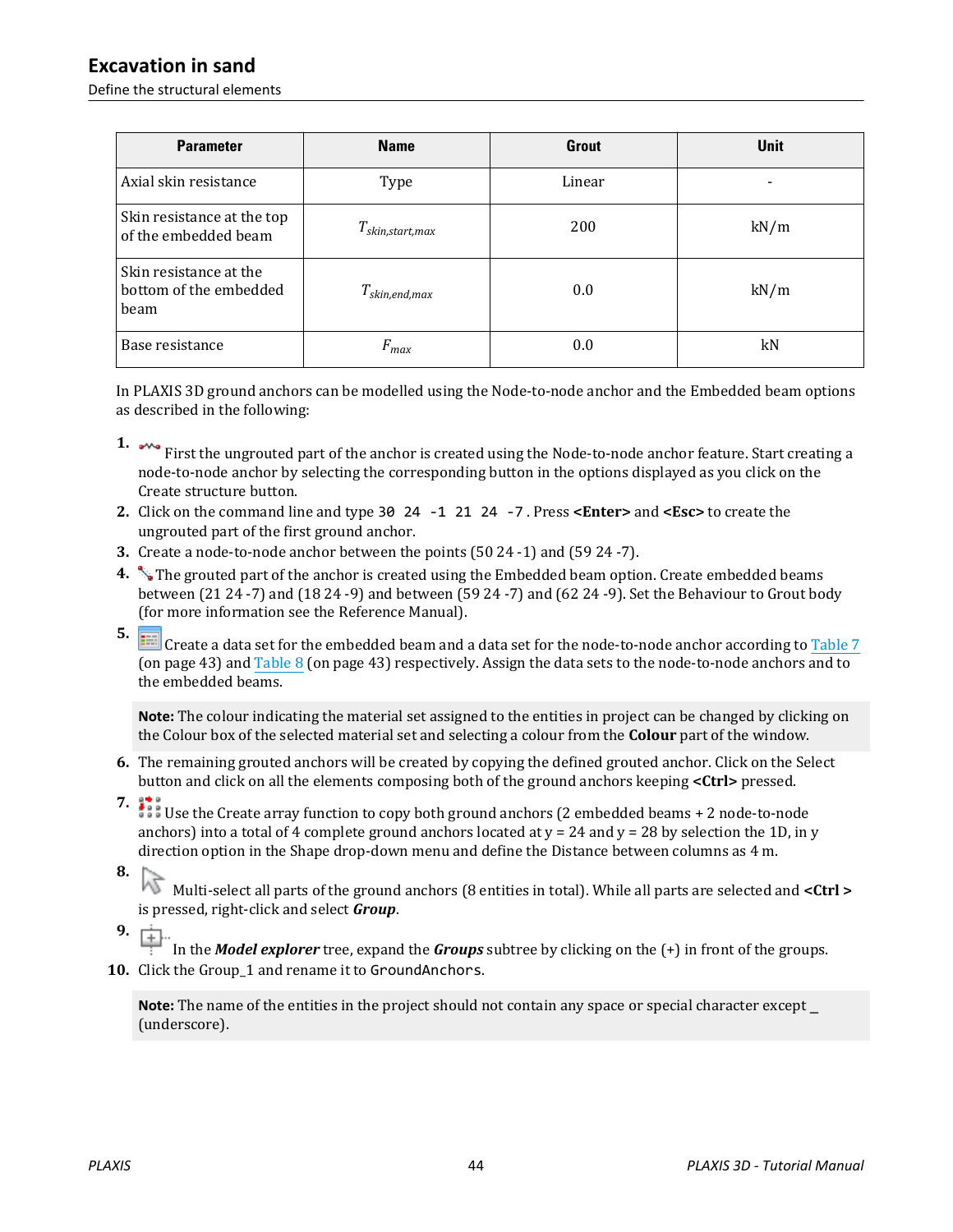# 2.4.3 Pile sheet walls and loads

The material properties for the structural elements are shown in the table below. These are needed for defining the material in a later step.

| <b>Parameter</b>  | <b>Name</b>      | <b>Sheet pile wall</b> | <b>Unit</b>                  |
|-------------------|------------------|------------------------|------------------------------|
| Type of behaviour | Type             | Elastic                |                              |
| Isotropic         |                  | No                     | $\qquad \qquad \blacksquare$ |
| Thickness         | $\boldsymbol{d}$ | 0.379                  | m                            |
| Weight            | $\gamma$         | 2.55                   | $kN/m^3$                     |
| Young's modulus   | $E_1$            | $1.46 \cdot 10^{7}$    | kN/m <sup>2</sup>            |
|                   | $\mathfrak{E}_2$ | $7.3 \cdot 10^5$       | kN/m <sup>2</sup>            |
| Poisson's ratio   | $v_{12}$         | 0.0                    |                              |
|                   | $G_{12}$         | $7.3 \cdot 10^5$       | kN/m <sup>2</sup>            |
| Shear modulus     | $G_{13}$         | $1.27 \cdot 10^6$      | kN/m <sup>2</sup>            |
|                   | $G_{23}$         | $3.82 \cdot 10^5$      | kN/m <sup>2</sup>            |

**Table 9: Material properties of pile sheet walls**

To define the sheet pile walls and the corresponding interfaces, follow these steps:

click and select the *Create plate* option from the appearing menu.

**2. If a** Create a data set for the sheet pile walls (plates) according to Table 9 (on page 45). Assign the data sets to the four walls.

**3.** As all the surfaces are selected, assign both positive and negative interfaces to them using the options in the right mouse button menu.

**Note:** The term 'positive' or 'negative' for interfaces has no physical meaning. It only enables distinguishing between interfaces at each side of a surface.

**4.**

In the *Model explorer* tree expand the *Surfaces* subtree, set *AxisFunction* to Manual and set Axis1<sub>z</sub> to -1. Do this for all the pile wall surfaces.

**<sup>1.</sup>** Select all four vertical surfaces created as the volume was decomposed. Keeping <Ctrl> pressed, right-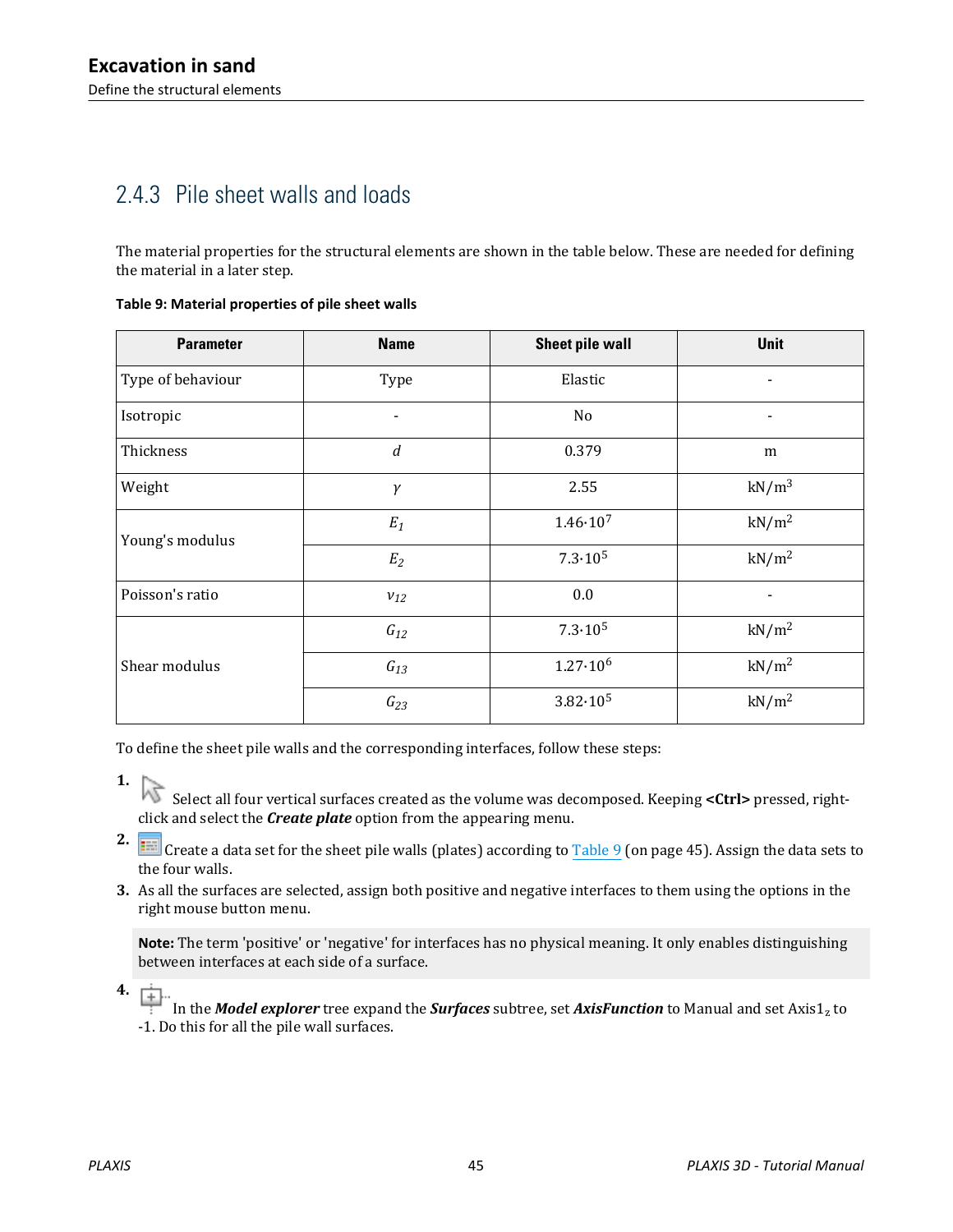Generate the mesh

#### **Note:**

- Non-isotropic (different stiffness in two directions) sheet pile walls are defined. The local axis should point in the correct direction (which defines which is the 'stiff' or the 'soft' direction). As the vertical direction is generally the stiffest direction in sheet pile walls, local axis 1 shall point in the z-direction.
- The first local axis is indicated by a red arrow, the second local axis is indicated by a green arrow and the third axis is indicated by a blue arrow. More information related to the local axes of plates is given in the Reference Manual.

**5.**  $\overset{\bullet}{\bullet}$  Create a surface load defined by the points: (34 19 0), (41 19 0), (41 12 0), (34 12 0). The geometry is now completely defined.

# 2.5 Generate the mesh

- **1.** Proceed to the **Mesh** mode.
- **2.** Select the surface representing the excavation. In the *Selection explorer* set the value of *Coarseness factor* to 0.25.
- **3.** Set the element distribution to *Coarse*. Uncheck the box for *Enhanced mesh refinements*. Click the *Generate mesh* button **the senarge of the mesh.**

**Note:** The *Enhanced mesh refinements* are automatically used in mesh generation. More information is

- available in the Reference Manual.
- **4.** Click the *View mesh* button **the view** to view the mesh. Hide the soil in the model to view the embedded beams.
- **5.** Click on the *Close* tab to close the Output program and go back to the **Mesh** mode of the *Input* program.

# 2.6 Define the calculation

The calculation consists of 6 phases. The initial phase consists of the generation of the initial stresses using the **K0 procedure**. The next phase consists of the installation of the sheet piles and a first excavation. Then the walings and struts will be installed. In phase 3, the ground anchors will be activated and prestressed. Further excavation will be performed in the phase after that. The last phase will be the application of the additional load next to the pit.

- **1.** Click on the *Staged construction* tab to proceed with definition of the calculation phases.
- **2.** The initial phase has already been introduced. Keep its calculation type as *K0 procedure*. Make sure all the soil volumes are active and all the structural elements are inactive.
- **3.**  $\Box$  Add a new phase (Phase\_1). The default values of the parameters will be used for this calculation phase.
- **4.** Deactivate the first excavation volume (from z=0 to z=-1).
- **5.** In the *Model explorer*, activate all plates and interfaces by clicking on the checkbox in front of them.

The active elements in the project are indicated by a green check mark in the *Model explorer*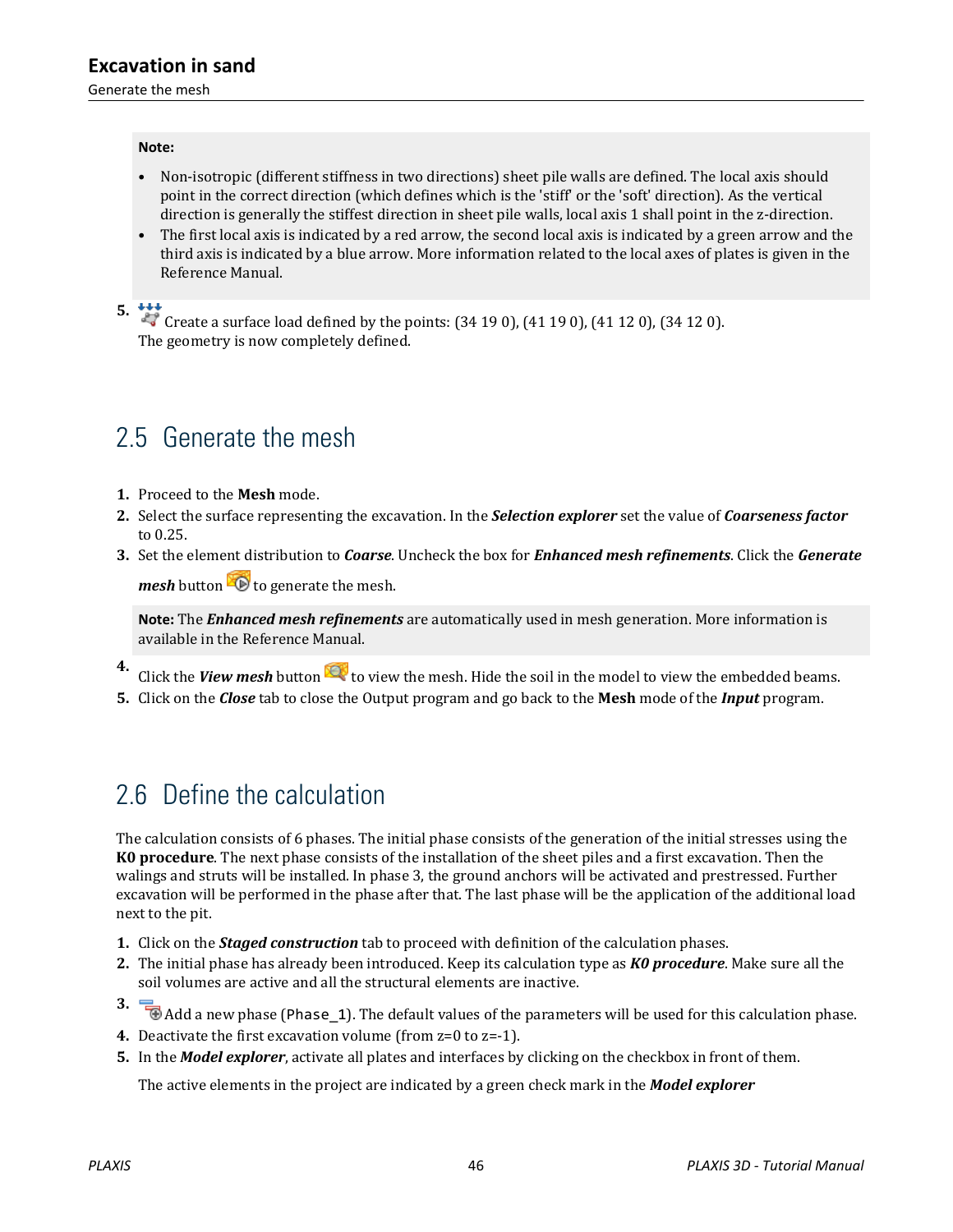Define the calculation

.

- **6.** Add a new phase (Phase\_2). The default values of the parameters will be used for this calculation phase. **7.** In the *Model explorer* activate all the beams.
- **8.**  $\overline{\bullet}$  Add a new phase (Phase\_3). The default values of the parameters will be used for this calculation phase.
- **9.** In the *Model explorer* activate the *GroundAnchors* group.
- **10.**

Select one of the node-to-node anchors.

**11.**

In the *Selection explorer* expand the node-to node anchor features.

**12.** Click on the *Adjust prestress* checkbox. Enter a prestress force of 200 kN.





- **13.** Do the same for all the other node-to-node anchors.
- **14.**  $\Box$  Add another phase (Phase\_4). The default values of the parameters will be used for this calculation phase.
- **15.**
- Select the soil volume to be excavated in this phase (between  $z=1$  and  $z=6.5$ ).
- **16.**

 In the *Selection explorer* under *WaterConditions* feature, click on the *Conditions* and select the *Dry* option from the drop-down menu.

| <b>Selection explorer (Phase 4)</b>                           |
|---------------------------------------------------------------|
| BoreholeVolume_2_Volume_2_Volume_3_1                          |
| Coarseness factor: 1,000                                      |
| $\Box$ Coil 2_Soil 6_Soil 7_1                                 |
| 白 <sub>"</sub> Material: Sand                                 |
| $\blacksquare$ Colour: $\square$                              |
| Apply strength reduction: $ \nabla $                          |
| □ ● V Preconsolidation 2 1                                    |
| - BoreholeValues:                                             |
| - Conditions:                                                 |
| VolumeStrain_2_VolumeStrain_6_VolumeStrain_7_1                |
| $\blacksquare$ Apply:                                         |
| WaterConditions_2_WaterConditions_6_WaterConditions_7_1<br>⊟… |
| Conditions: Dry                                               |
|                                                               |

*Figure 25: Water conditions in the Selection explorer*

**17.** Deactivate the volume to be excavated (between  $z = -1$  and  $z = -6.5$ ).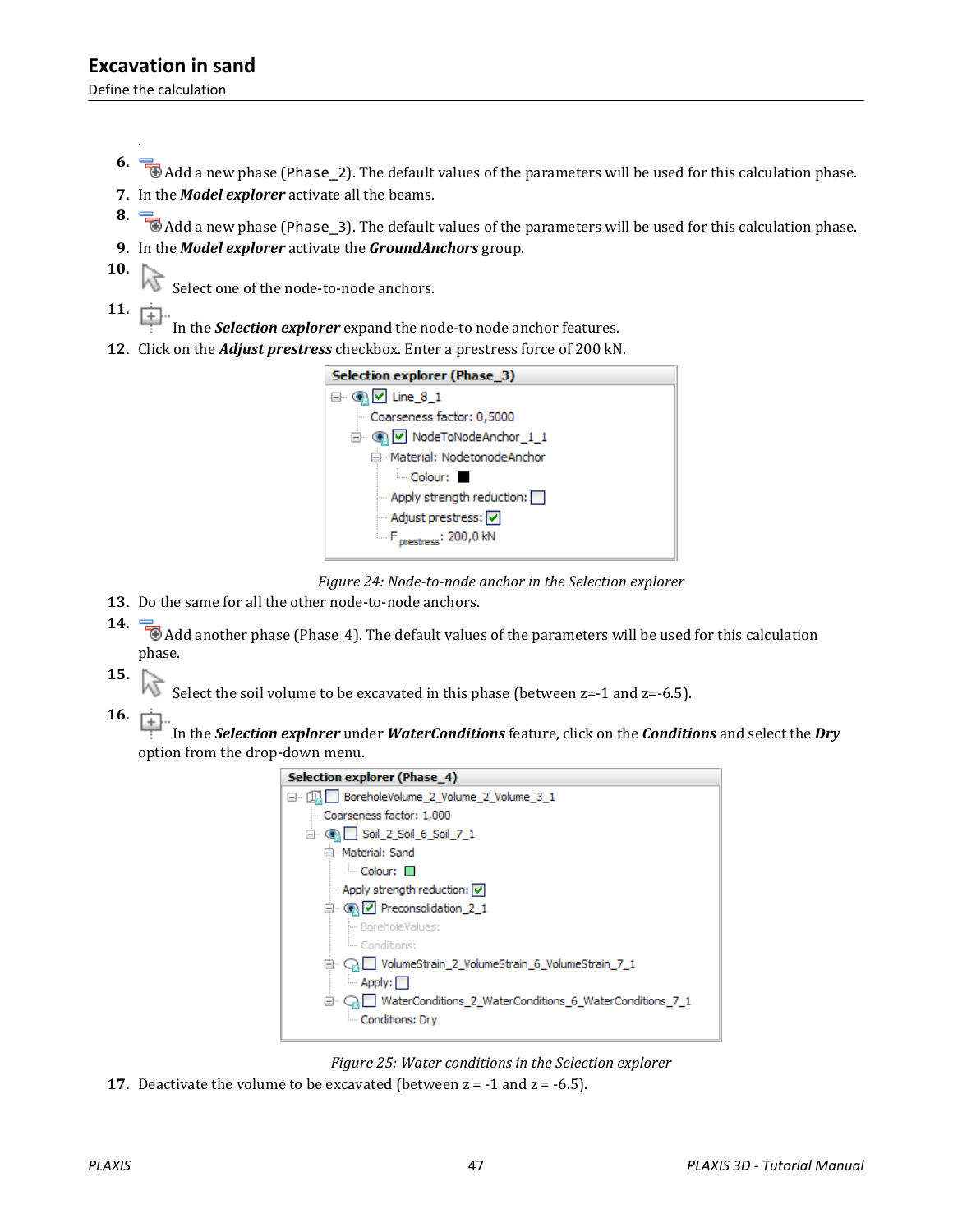Define the calculation

- **18.** Hide the soil and the plates around the excavation.
- **19.**
	- Æ Select the soil volume below the excavation (between  $z = -6.5$  and  $z = -9.5$ ).
- **20.** In *Selection explorer* under *WaterConditions* feature, click *Conditions* and select *Head* from the drop-down menu. Enter  $z_{ref} = -6.5$  m.
- **21.**

 $\widehat{S}$  Select the soft clay volume below the excavation.

- **22.** Set the water conditions to *Interpolate*.
- **23. Preview this calculation phase.**

**24.** Click the *Vertical cross section* button in the **Preview** window and define the cross section by drawing a line across the excavation.

**Note:** Hold **<Shift>** when drawing to get a straight line.

- 25. Select the p<sub>steady</sub> option from the **Stresses** menu.
- **26.** Display the contour lines for steady pore pressure distribution. Make sure that the **Legend** > **View** option is checked. The steady state pore pressure distribution is displayed in the figure below. Scroll the wheel button of the mouse to zoom in or out to get a better view.



*Figure 26: Preview of the steady state pore pressures in Phase\_4 in a cross section*

- **27.** Change the legend settings to:
	- Scaling: manual
	- Maximum value: 0
	- Number of intervals: 18
- **28.** Click on the *Close* button to return to the Input program.
- **29.** Add another phase (Phase\_5). The default values of the parameters will be used for this calculation phase.
- **30.** Activate the surface load and set  $\sigma_z$  = -20 kN/m<sup>2</sup>.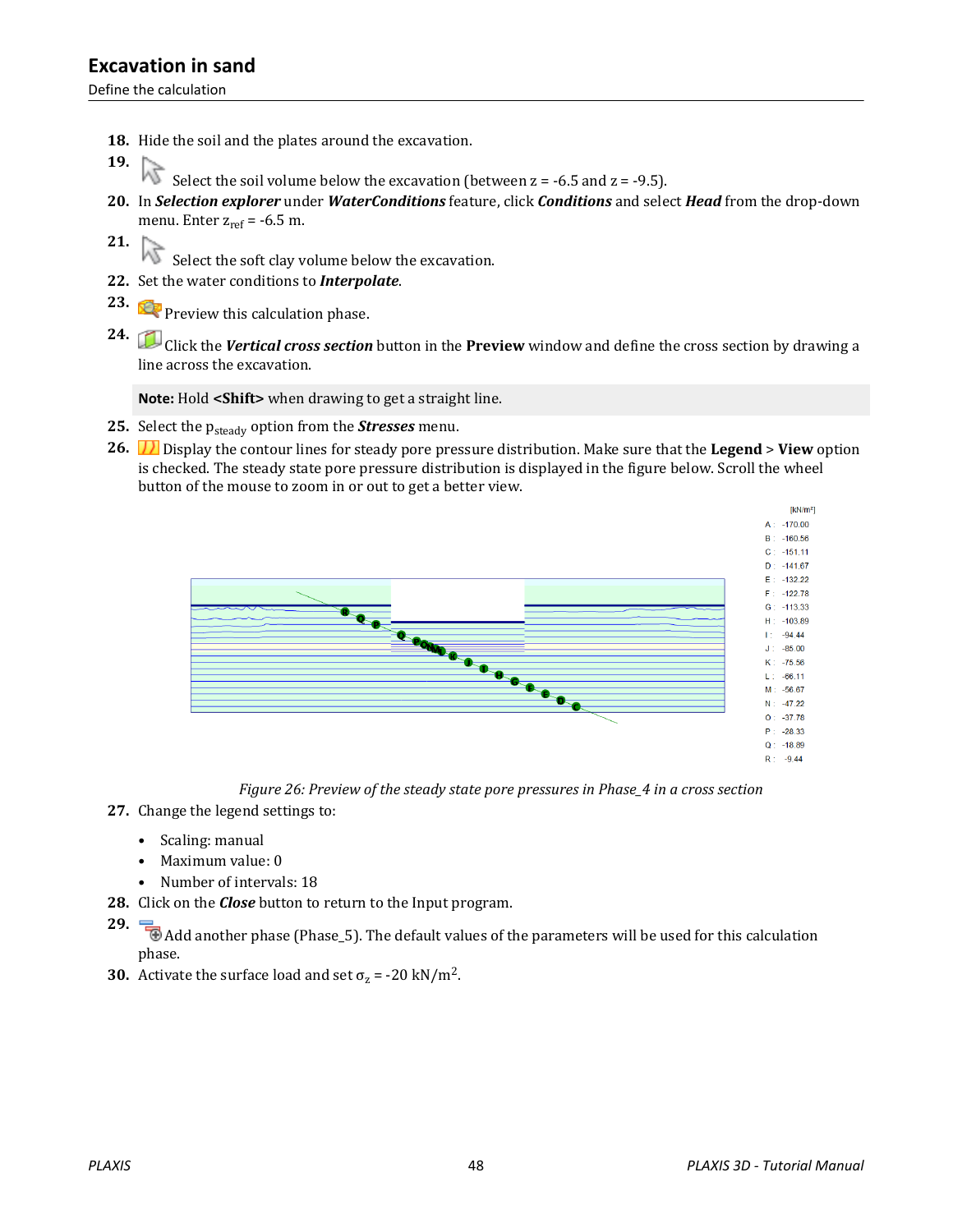# 2.6.1 Execute the calculation

Before starting the calculation process, some stress points next to the excavation pit and loading are selected to plot a stress strain curve later on.

- **1.** Click the *Select points for curves* button
- The model and **Select points** window will be displayed in the Output program.
- **2.** Define (37.5 19 -1.5) as *Point-of-interest coordinates*.

**Note:** The visualization settings can be changed from the menu. For more information refer to Reference Manual.

- **3.** Click the *Search closest* button. The number of the closest node and stress point will be displayed.
- **4.** Click the checkbox in front of the stress point to be selected. The selected stress point will be shown in the list.
- **5.** Select also stress points near the coordinates (37.5 19 -5), (37.5 19 -6) and (37.5 19 -7) and close the **Select points** window.
- **6.** Click the *Update* button to close the Output program.
- **7.**  $\int_{a}^{b}$  Start the calculation process.
- **8.** Save the project when the calculation is finished.

#### **Note:**

- Instead of selecting nodes or stress points for curves before starting the calculation, points can also be selected after the calculation when viewing the output results. However, the curves will be less accurate since only the results of the saved calculation steps will be considered.
- To plot curves of structural forces, nodes can only be selected after the calculation.
- Nodes or stress points can be selected by just clicking them. When moving the mouse, the exact coordinates of the position are given in the cursor location indicator bar at the bottom of the window.

# 2.7 Results

After the calculations, the results of the excavation can be viewed by selecting a calculation phase from the *Phases* tree and pressing the *View calculation results* button.

**1.** Select the final calculation phase (Phase\_5) and click the *View calculation results* button.

The Output program will open and will show the deformed mesh at the end of the last phase.

**2.** The stresses, deformations and three-dimensional geometry can be viewed by selecting the desired output from the corresponding menus. For example, choose the menu **Stresses** > **Plastic points** to investigate the plastic points in the model.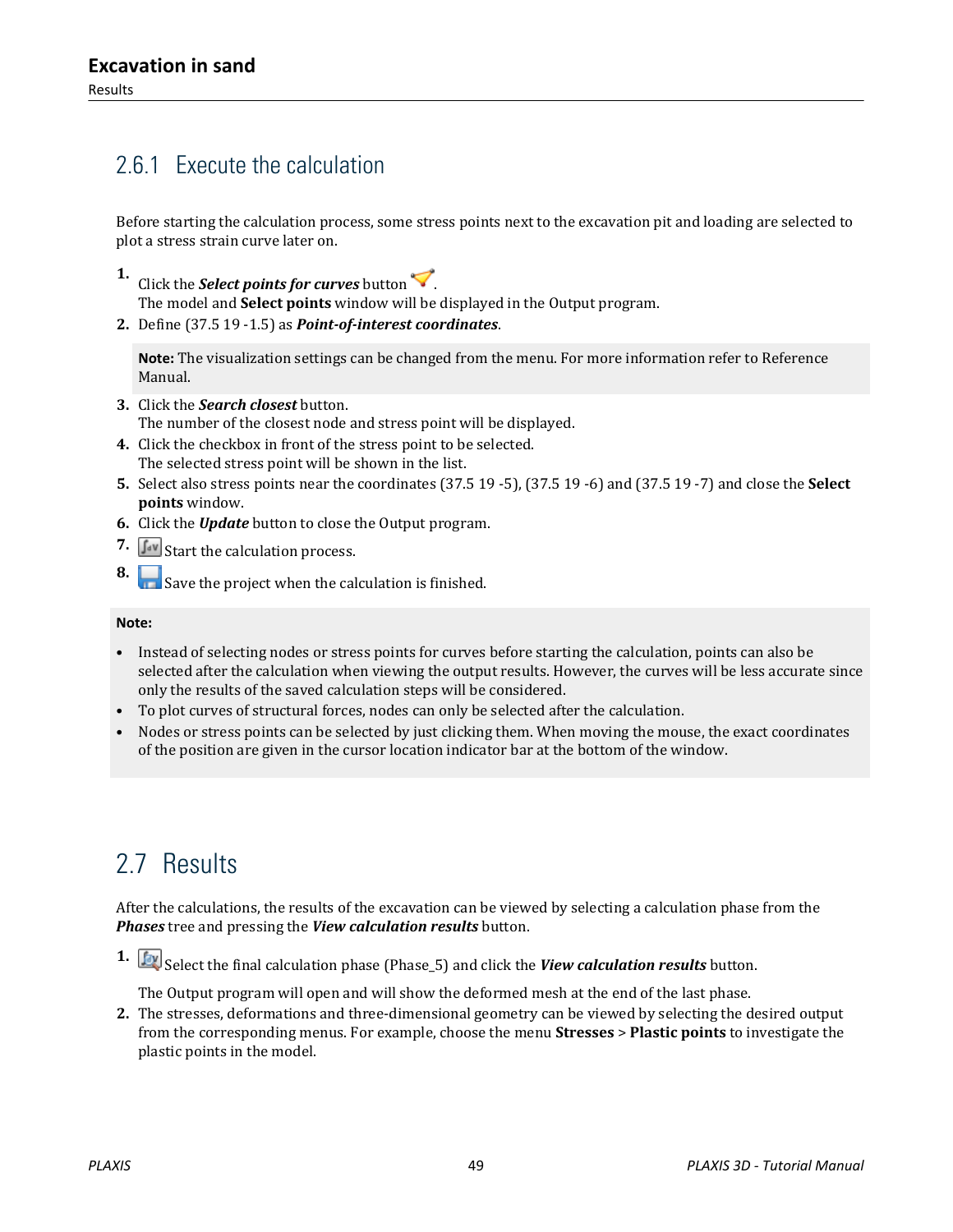**3.** In the **Plastic points** window, select all the options except the *Elastic points* and the *Show only inaccurate points* options.

| Plastic points                                                                                                                                      |       |
|-----------------------------------------------------------------------------------------------------------------------------------------------------|-------|
| Failure points<br>V Tension cut-off points<br>√ Cap points<br>$\triangledown$ Cap + hardening points<br>V Hardening points<br>U Liquefaction points |       |
| Elastic points<br>Show only inaccurate points                                                                                                       |       |
|                                                                                                                                                     | Close |

*Figure 27: Plastic points window*

The figure below shows the plastic points generated in the model at the end of the final calculation phase.



*Figure 28: Plastic points at the end of the final phase*

The graph will now show the major principal strain against the major principal stress. Both values are zero at the beginning of the initial conditions. After generation of the initial conditions, the principal strain is still zero whereas the principal stress is not zero anymore. To plot the curves of all selected stress points in one graph, follow these steps: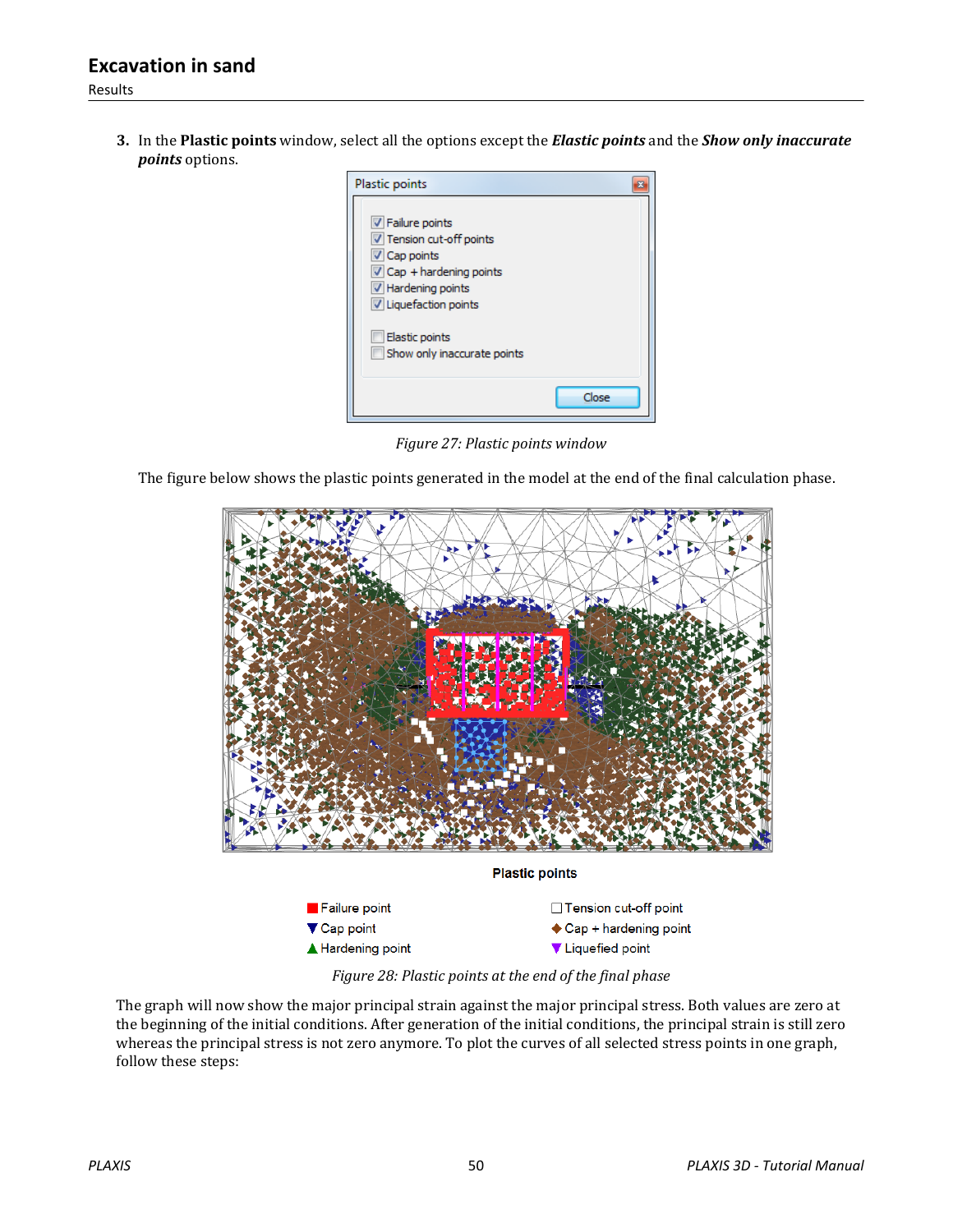Results

- **1.** Right-click and select **Add curve** > **From current project**.
- **2.** Generate curves for the three remaining stress nodes in the same way.



*Figure 29: Curve generation window*

The graph will now show the stress-strain curves of all four stress points.



*Figure 30: Stress - Strain curve*

To see information about the markers, make sure the menu item **View** > **Value indication** is checked and hold the mouse on a marker for a while. Information about the coordinates in the graph, the number of the point in